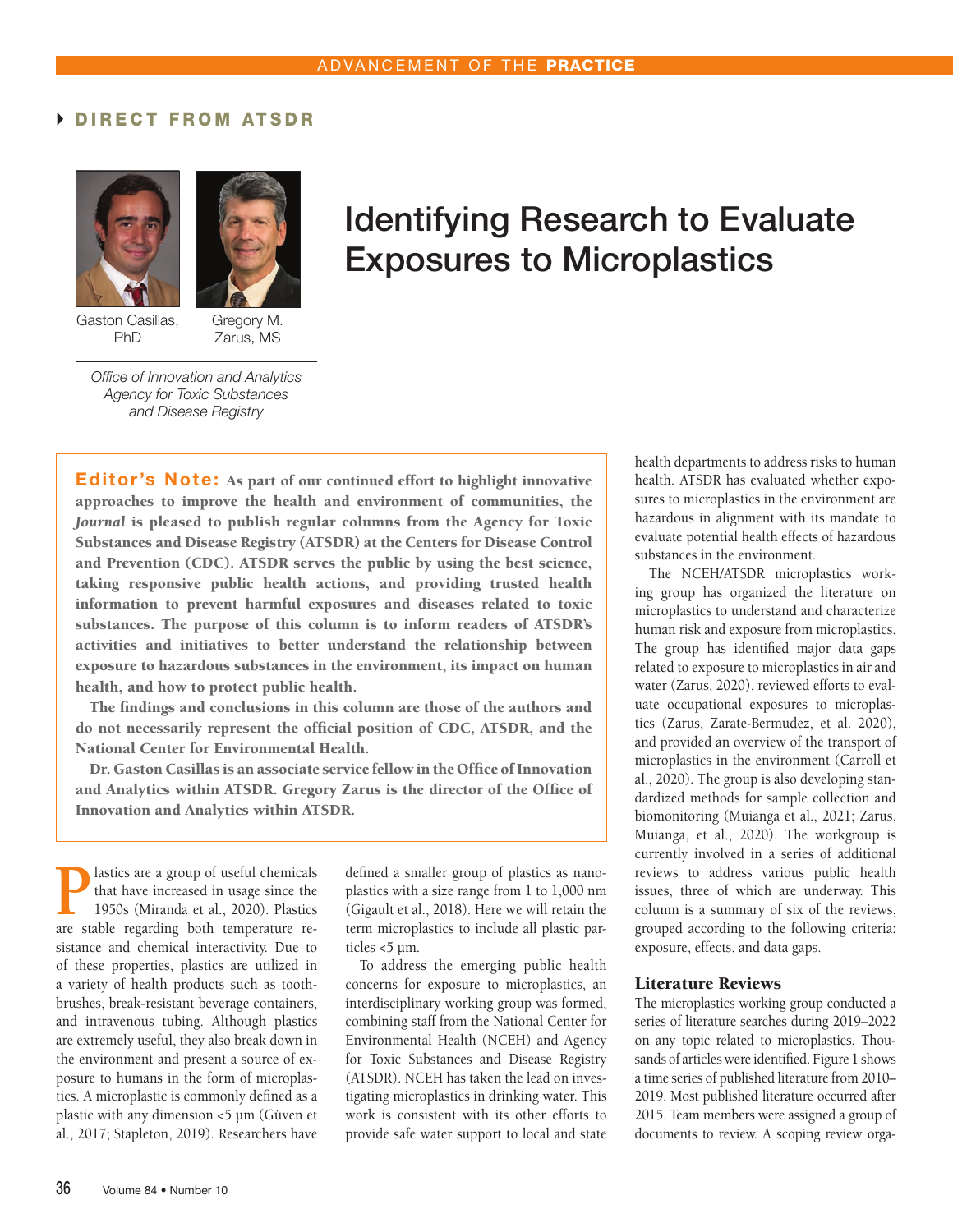

nized the literature into three broad categories: environmental, adsorption and absorption, and human exposure toxicology and health. Much of the published literature was related to the environment. Figure 2 shows the results of one reviewer (Webb et. al., 2021). Publications most frequently addressed questions related to microplastics in water more than any other environmental media, which was consistent with all staff reviews. The higher focus on water is consistent with the early availability of sampling methodologies in water for ecologic purposes (National Oceanic and Atmospheric Administration, 2013). These methods were applied to study ocean plastics and then to study plastics in fish, which left many questions regarding public health implications for fish consumption.

#### Quantifying Human Exposure

ATSDR (2022) applied its health assessment process to published environmental data to estimate human exposures (Zarus, Muianga, et al., 2021). This assessment included human exposure via three main routes:

ingestion, inhalation, and absorption. ATSDR applied relevant human ingestion and inhalation rates to calculate exposure rates. Microplastics in seafoods could amount to thousands of microplastic particles ingested per day. Although exposures to the microplastics measured in water, air, and food additives appeared to be much less than in seafood, the sampling methods limited the size of microplastics able to be detected in those media. Packaging, as with plastic tea bags, appeared to increase microplastic exposure, but packaging studies used different analytical methods than those used for most foods. Table 1 summarizes the published environmental microplastic data to assess human exposures. The data gaps identified in the exposure media were used to inform a workshop and follow-up work involving international scientists (Zarus, Casillas, et al., 2021).

#### Assessing Effects of Human **Exposure**

Reviews showed target organs and systems that microplastics can affect, including the immune system, respiratory system, hepatic system, and gastrointestinal (GI) tract (Zarus, Muianga, et al., 2021; Zarus, Zarate-Bermudez, et al., 2020). Importantly, ATSDR found that documented clinical effects were not associated with the term "microplastics" but rather exposure to specific synthetic substances.

Direct exposure to microplastics resulted in lung effects in animals and, because of occupational exposures, in humans. Immune system effects included polyethylene translocating in the lymph system from implants and a foreign body response. Neurologic system effects included polystyrene affecting neurologic mouse cells and polyethylene associated with human dopamine levels. Microplastics were detected in the GI tracts and feces of environmentally exposed individuals and worker studies identified GI health effects. Studies of the hepatic system included an associated health effect in workers. Table 2 summarizes data and data gaps germane to human exposures to microplastics and associated effects. While exposures to many populations are demonstrated, clear clinical effects were only observed in workers or patients with plastic implants. Many data gaps exist relating animal studies to human exposures.

#### Identifying Critical Data Gaps

Although microplastic literature heavily favored an environmental focus, data gaps remain within that arena. Very few studies examine the most bioavailable plastics-those plastics smaller than 10 µm (Table 1). Methods in the marine environment, while more standardized than other media, lack inclusion of the smaller particles that can move within cells. Other environmental media lack method standardization. Additionally, few studies define how microplastics behave in the atmosphere and in the sediment. ATSDR identified several pressing data gaps related to identifying microplastics exposure and toxicity to humans. A general list of the data gaps that need to be addressed to form a more complete picture of microplastics toxicity and exposure to humans is available in Table 2.

In December 2021, ATSDR led a session to address some of the health-related data gaps within the Asian-Pacific Economic Cooperation Workshop on Nanoplastics in Marine Debris (Zarus, Casillas, et al., 2021). During this session, presenters provided new data identifying unique effects of polystyrene,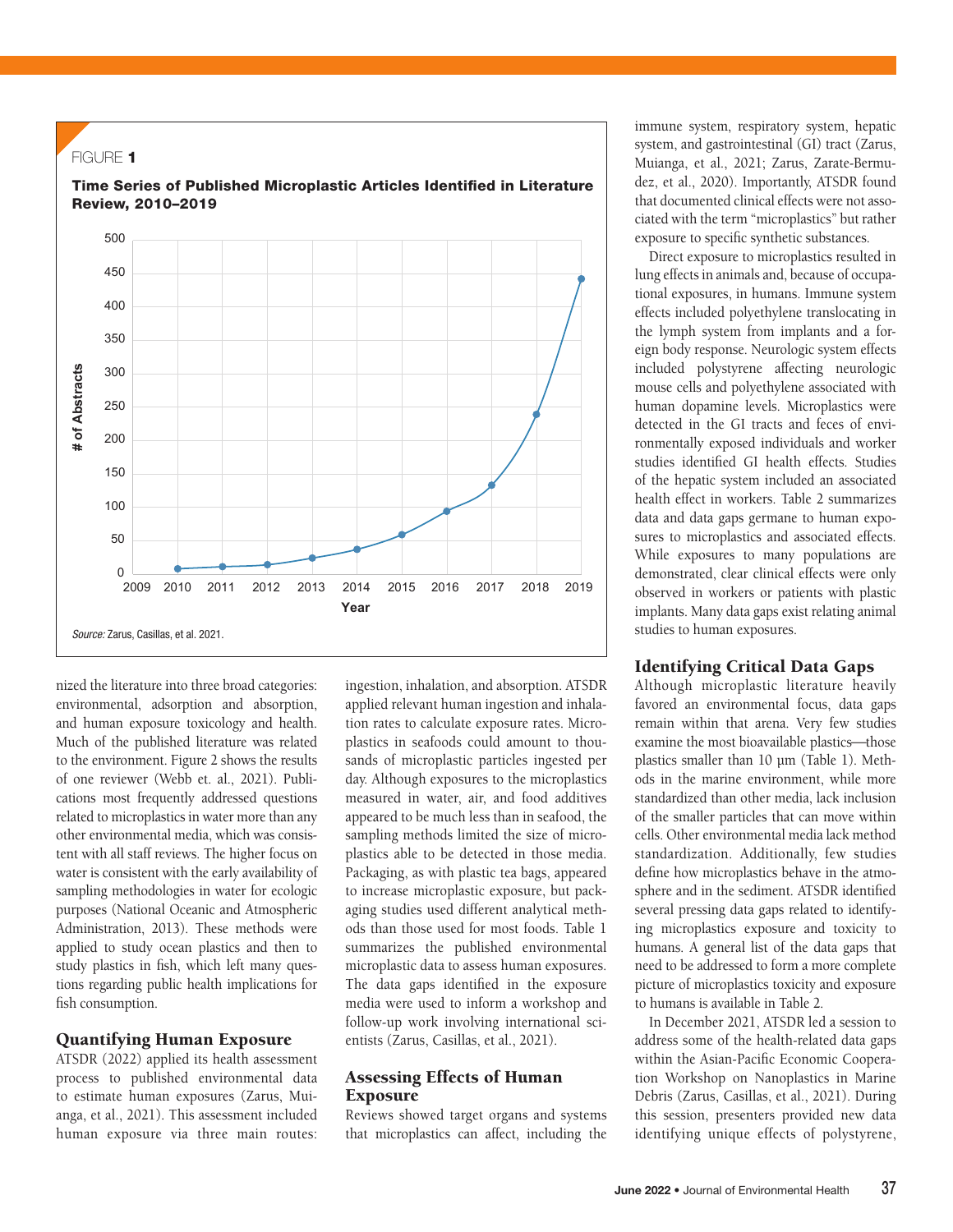polyvinyl chloride, and acrylic on lung cells, and a means to assess the effects of microplastic exposures (Goodman et al., 2021; Mahadevan & Valiyaveettil, 2021; Mumtaz & Gehle, 2021)**.** The direct cell dosing studies cannot be used to assess human health implications because they incompletely characterize human exposures. They do suggest, however, a need for follow-up studies. A current review at ATSDR is providing a statistical analysis of the data in Table 2 to assist in prioritizing the data needs.

#### **Conclusion**

The study of microplastics is relatively new, with researchers quickly responding to the published data gaps. ATSDR and NCEH are conducting scoping reviews on thousands of published research studies on microplastics. The lack of microplastic-specific information before 2015 does not exclude the important work that had been conducted prior to 2015, as prior to that date much work was conducted on specific plastic substances such as nylon, polyethylene, polyvinyl chloride, etc.

General conclusions that can be made now include the following:

- Most microplastics research has been focused on the environment, specifically that of oceans, lakes, and rivers.
- Most people are exposed to microplastics in air, water, and foods.
- Some microplastics translocate within our bodies.
- Some microplastics carry other pollutants.
- Clear clinical effects have only been demonstrated in occupational settings.
- Cell studies that find unique effects currently cannot be applied to understand environmental exposures.

*Corresponding Author:* Gregory M. Zarus, Director, Office of Innovation and Analytics, Agency for Toxic Substances and Disease Registry, 4770 Buford Highway NE, MS S102- 2, Atlanta, GA 30341. Email: gaz5@cdc.gov.

#### References

- Agency for Toxic Substances and Disease Registry. (2022). *Public health assessment guidance manual (PHAGM)*. https://www. atsdr.cdc.gov/pha-guidance/
- Carroll, Y., Zarus, G., Casillas, G., Hunter, C., Hubbard, B., Muianga, C., & Zarate-Bermudez, M.. (2020, August 24–27). *NCEH/*

#### FIGURE 2



## TABLE 1

#### Published Environmental Microplastic Data to Assess Human Exposures

| <b>Exposure</b><br><b>Element</b>      | <b>Evidence</b>                                                           | <b>Microplastic Data</b>                                                       | <b>Critical Data Needs</b>                            |
|----------------------------------------|---------------------------------------------------------------------------|--------------------------------------------------------------------------------|-------------------------------------------------------|
| Air                                    | <b>Measured directly</b>                                                  | $>10 \mu m$ particles<br>characterized for indoor<br>and outdoor air           | Fine particles $(<10 \mu m)$<br>need characterization |
| Seafood                                | Measured in gastro-<br>intestinal systems of fish,<br>crabs, and bivalves | $>10 \mu m$ particles<br>characterized in gastro-<br>intestinal systems mostly | Fine particles $(<10 \mu m)$<br>need characterization |
| Drinking water<br>and beverages        | <b>Measured directly</b>                                                  | $>10 \mu m$ particles<br>characterized in many cities                          | Fine particles $(<10 \mu m)$<br>need characterization |
| <b>Seasonings</b>                      | Salt, sugar, honey                                                        | $>10 \mu m$ particles<br>characterized                                         | Fine particles $(<10 \mu m)$<br>need characterization |
| <b>Vegetables not</b><br>characterized | In soils and plankton                                                     | <b>None</b>                                                                    | <b>Full characterization</b><br>is needed             |
| Meats not<br>characterized             | In soils and seafood<br>scraps, phthalates in<br>mammals                  | <b>None</b>                                                                    | <b>Full characterization</b><br>is needed             |

*Note.* The table is shaded to assist in identifying the largest data gaps for assessing microplastic exposure and effect. Orange identifies the largest data needs, yellow identifies a need for further characterization, and green identifies there is sufficient characterization to demonstrate exposure from an element. Proof of exposure does not connote evidence is sufficient to characterize exposures. Table modified from Zarus, Muianga, et al., 2021.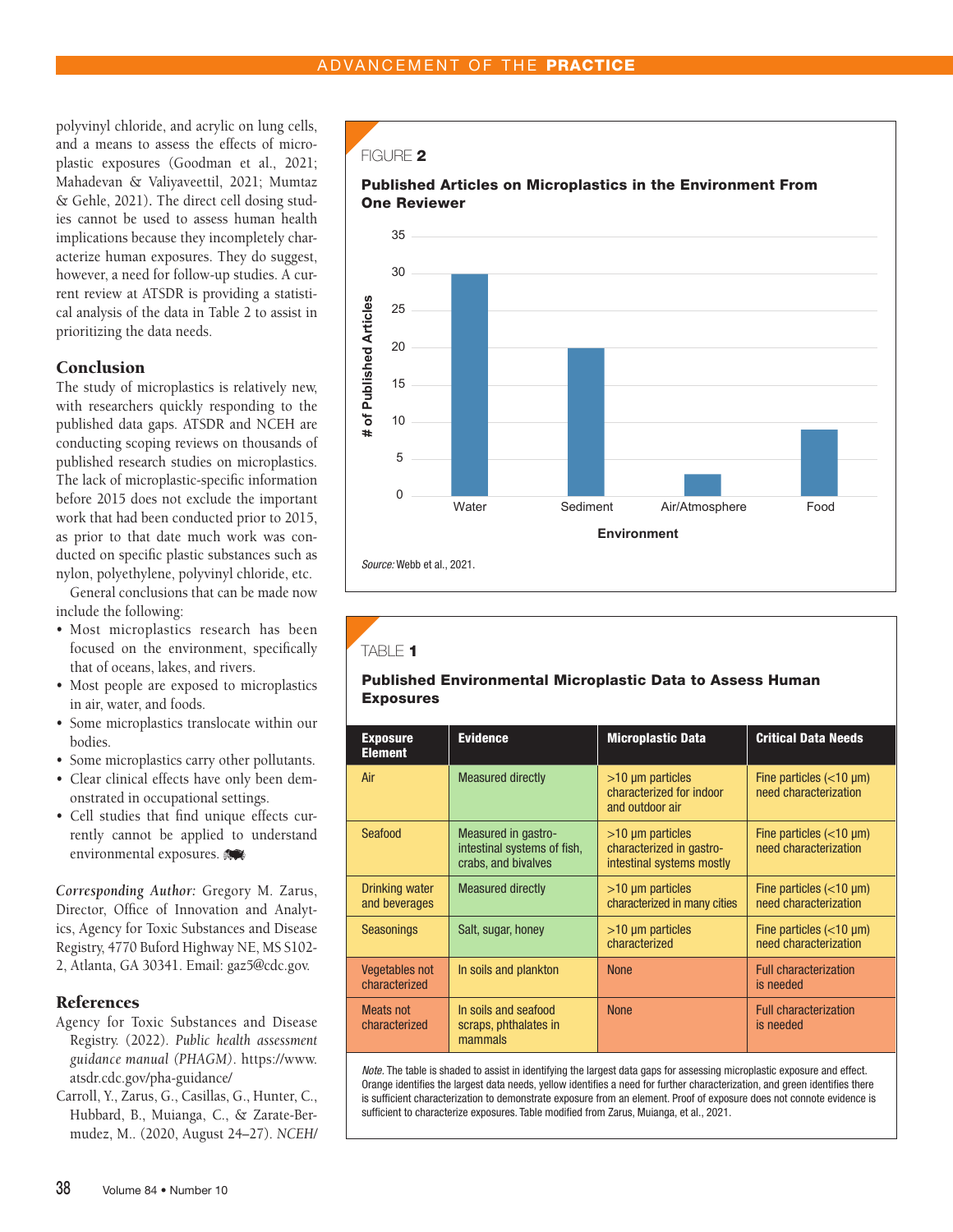#### TABLE  $2$

#### Evidence of Data and Data Gaps Relevant to Human Exposures and Effects

| <b>Uptake and</b><br><b>Absorption</b> | <b>Evidence</b>                                                                                                           | <b>Microplastics Data</b>                                                                                                                                                                                | <b>Critical Data Needs</b>                                                                                                                            |
|----------------------------------------|---------------------------------------------------------------------------------------------------------------------------|----------------------------------------------------------------------------------------------------------------------------------------------------------------------------------------------------------|-------------------------------------------------------------------------------------------------------------------------------------------------------|
| Lungs                                  | Measured directly in<br>workers, along with<br>health effects, and in<br>animals                                          | Measured in workers and<br>in air                                                                                                                                                                        | Not studied in nonworkers                                                                                                                             |
| Immune system                          | Polyethylene was found<br>to translocate lymphatics<br>in implant patients<br>and related to immune<br>response           | Measured translocation in<br>implant patients; found in<br>lymph nodes of workers                                                                                                                        | Not measured in the<br>general population                                                                                                             |
| <b>Neurologic</b><br>system            | <b>Polystyrene alters</b><br>neurologic mouse cells<br>only; polyethylene<br>association with<br>dopamine in humans       | Measured in biota.<br>but effects might be<br>associated with nano size                                                                                                                                  | Not measured in the<br>general population; full<br>pathways of uptake not<br>demonstrated                                                             |
| Gastrointestinal<br>(GI) system        | Measured in feces of<br>general population;<br>implied by association<br>with health effects in<br>workers; GI cancers    | <b>Measured translocation</b><br>in animals after insertion:<br>cancers associated with<br>the work environment                                                                                          | Human data on GI<br>absorption not known but<br>associated with effects:<br>feces microplastics and<br>urine phthalates are<br>nonspecific indicators |
| Liver                                  | Implied by association<br>with health effects in<br>workers only                                                          | Injected microparticles<br>circulated to liver; also<br>measured in liver and<br>spleen of implant patients                                                                                              | Not measured in workers,<br>animals, or the general<br>population but found in<br>implant patients                                                    |
| Biomagnification<br>of other toxicants | Measured directly as<br>a factor $>1x$ in marine<br>animals, but no support<br>for great magnification is<br>demonstrated | <b>Measurements in marine</b><br>environment and in fish GI<br>tracts indicate a decrease<br>in the trophic levels, not<br>an increase; therefore,<br>the increase to humans is<br>expected to be slight | Data in human food<br>supply are needed;<br>however, total exposure<br>to many persistent<br>pollutants occurs<br>routinely                           |

*Note.* The table is shaded to assist in identifying the largest data gaps for assessing microplastic exposure and effect. Yellow identifies a need for further characterization and green identifies there is sufficient characterization to demonstrate uptake and absorption is occurring. While evidence of uptake and absorption has been demonstrated, it is insufficient to fully link associated effects with exposure dose. Table modified from Zarus, Muianga, et al., 2021.

*ATSDR microplastic working group: Identifying and addressing data needs to evaluate human exposures to microplastics* [Poster presentation]. 32nd Annual Conference of the International Society of Environmental Epidemiology (virtual).

- Gigault, J., ter Halle, A., Baudrimont, M., Pascal, P.-Y., Gauffre, F., Phi, T.-L., El Hadri, H., Grassl, B., & Reynaud, S. (2018). Current opinion: What is a nanoplastic? *Environmental Pollution*, *235*, 1030–1034. https:// doi.org/10.1016/j.envpol.2018.01.024
- Goodman, K.E., Hare, J.T., Khamis, Z.I., Hua, T., & Qing-Xiang, A.S. (2021, December

13–15). *Potential cytotoxic effects of microplastics on human lung cells*. [Workshop session]. Asian-Pacific Economic Cooperation Workshop on Nanoplastics in Marine Debris (virtual).

- Güven, O., Gökdag, K., Jovanović, B., & Kideyş, A. (2017). Microplastic litter composition of the Turkish territorial waters of the Mediterranean Sea, and its occurrence in the gastrointestinal tract of fish. *Environmental Pollution*, *223*, 286–294. https://doi. org/10.1016/j.envpol.2017.01.025
- Mahadevan, G., & Valiyaveettil, S. (2021, December 13–15). *Cytotoxicity of polyvi-*

*nyl chloride and polymethyl methacrylate nanoparticles on normal human lung cell line* [Workshop session]. Asian-Pacific Economic Cooperation Workshop on Nanoplastics in Marine Debris (virtual).

- Miranda, M.N., Silva, A.M.T., & Pereira, M.F.R. (2020). Microplastics in the environment: A DPSIR analysis with focus on the responses. *Science of the Total Environment*, *718*, Article 134968. https://doi. org/10.1016/j.scitotenv.2019.134968
- Muianga, C., Casillas, G., Zarus, G.M., Gehle, K., & Zarate-Bermudez, M. (2021, August 30–September 2). *Review of biomonitoring data gaps and needs to estimate human exposures* [Poster presentation]. International Society of Exposure Science 31st Annual Meeting (virtual).
- Mumtaz, M., & Gehle, K. (2021, December 13–15). *General mixtures toxicology and microplastics* [Workshop session]. Asian-Pacific Economic Cooperation Workshop on Nanoplastics in Marine Debris (virtual).
- National Oceanic and Atmospheric Administration. (2013*). Marine debris monitoring and assessment: Recommendations for monitoring debris trends in the marine environment* [Technical memorandum NOS-OR&R-46]. https://marinedebris.noaa.gov/ sites/default/files/publications-files/Techn icalMemoMDMonitoring%26Assessment. pdf
- Stapleton, P.A. (2019). Toxicological considerations of nano-sized plastics. *AIMS Environmental Science*, *6*(5), 367–378. https:// doi.org/10.3934/environsci.2019.5.367
- Webb, T., Casillas, G., Zarus, G.M., Telfer, J.L., & Hunter, C.M. (2021, August 30– September 2). *Microplastics scoping review* [Poster presentation]. International Society of Exposure Science 31st Annual Meeting (virtual).
- Zarus, G.M. (2020, January 27–28). *Evaluating human exposures to microplastics in air and water* [Workshop session]. National Academies of the Sciences, Engineering, and Medicine: Emerging Technologies to Advance Research and Decisions on the Environmental Health Effects of Microplastics: A Workshop, Washington, DC, United States. https://www.nationalacademies.org/ our-work/emerging-technologies-toadvance-research-and-decisions-on-theenvironmental-health-effects-of-microplas tics-a-workshop